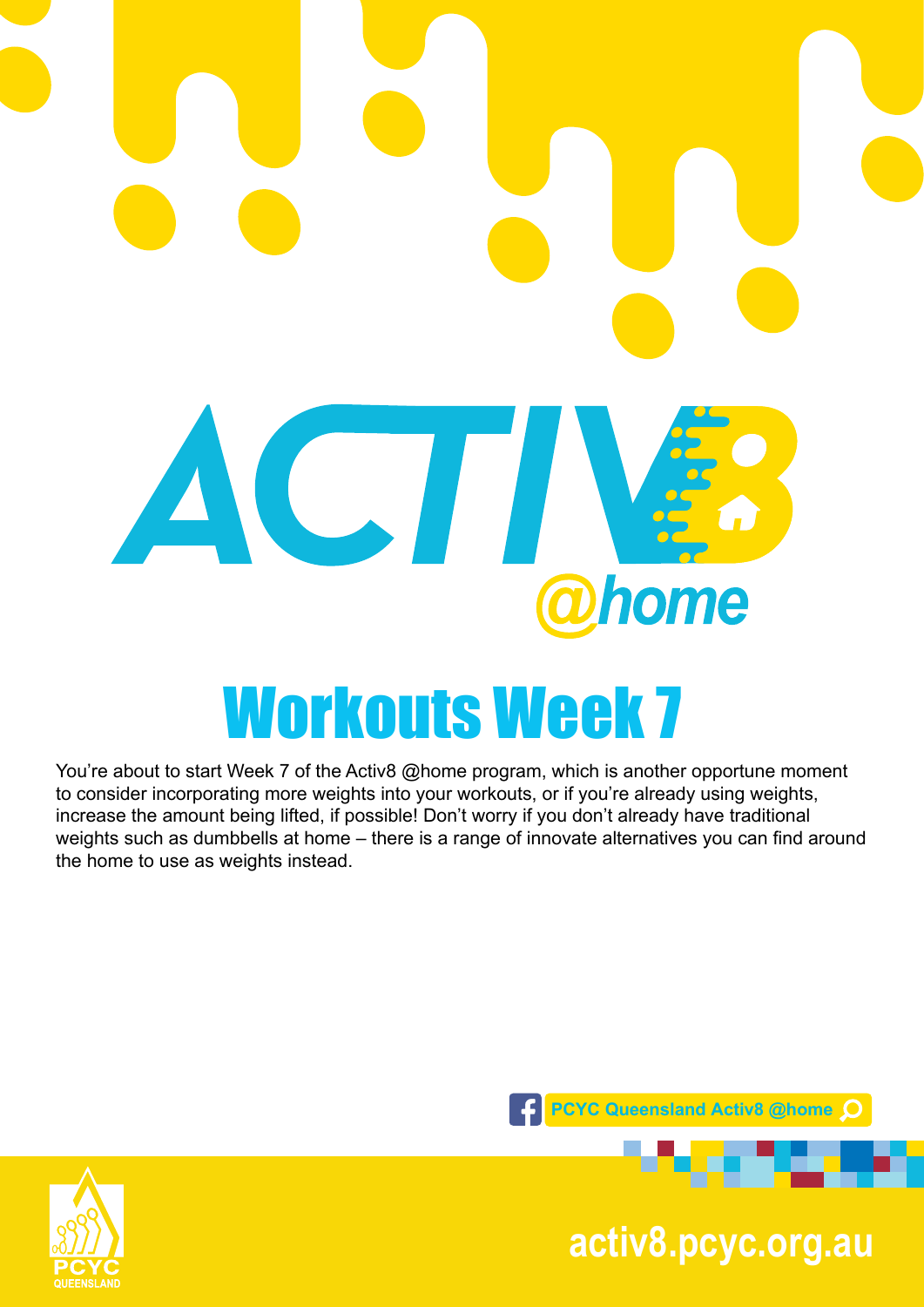

Use an exercise or yoga mat, if available, to perform the superman hold, bicycles, push up with rotation, butterfly sit ups, left or right leg raised planks and glute bridges. If you don't have dip bars at home, complete this exercise using the steps of a staircase, the back of a chair or arm of a sofa for support.

| <b>Day 1 Exercises</b>        | <b>Interval</b> | <b>Seconds</b> | $\checkmark$ |
|-------------------------------|-----------------|----------------|--------------|
| <b>High Knees</b>             | <b>Work</b>     | 30             |              |
|                               | Rest            | 10             |              |
| Squat Jumps                   | <b>Work</b>     | 30             |              |
|                               | Rest            | 10             |              |
| Superman Hold                 | <b>Work</b>     | 30             |              |
|                               | Rest            | 10             |              |
| <b>Bicycles</b>               | <b>Work</b>     | 30             |              |
|                               | Rest            | 10             |              |
| Push Up with Rotation         | <b>Work</b>     | 30             |              |
|                               | Rest            | 10             |              |
|                               | Work            | 30             |              |
| <b>Burpees</b>                | Rest            | 10             |              |
|                               | <b>Work</b>     | 30             |              |
| <b>Dips</b>                   | Rest            | 10             |              |
| <b>Butterfly Sit Ups</b>      | <b>Work</b>     | 30             |              |
|                               | Rest            | 10             |              |
| <b>Jumping Lunges</b>         | <b>Work</b>     | 30             |              |
|                               | Rest            | 10             |              |
| Left Leg Raised Plank         | <b>Work</b>     | 15             |              |
| <b>Right Leg Raised Plank</b> | <b>Work</b>     | 15             |              |
|                               | Rest            | 10             |              |
| <b>Glute Bridges</b>          | <b>Work</b>     | 30             |              |
|                               | Rest            | 10             |              |
| Left Lateral Lunge            | <b>Work</b>     | 15             |              |
| <b>Right Lateral Lunge</b>    | <b>Work</b>     | 15             |              |
|                               | Rest            | 180            |              |
| <b>Rounds</b>                 | $\overline{2}$  |                |              |

**F** PCYC Queensland Activ8 @home Q



**pcyc.org.au**

. .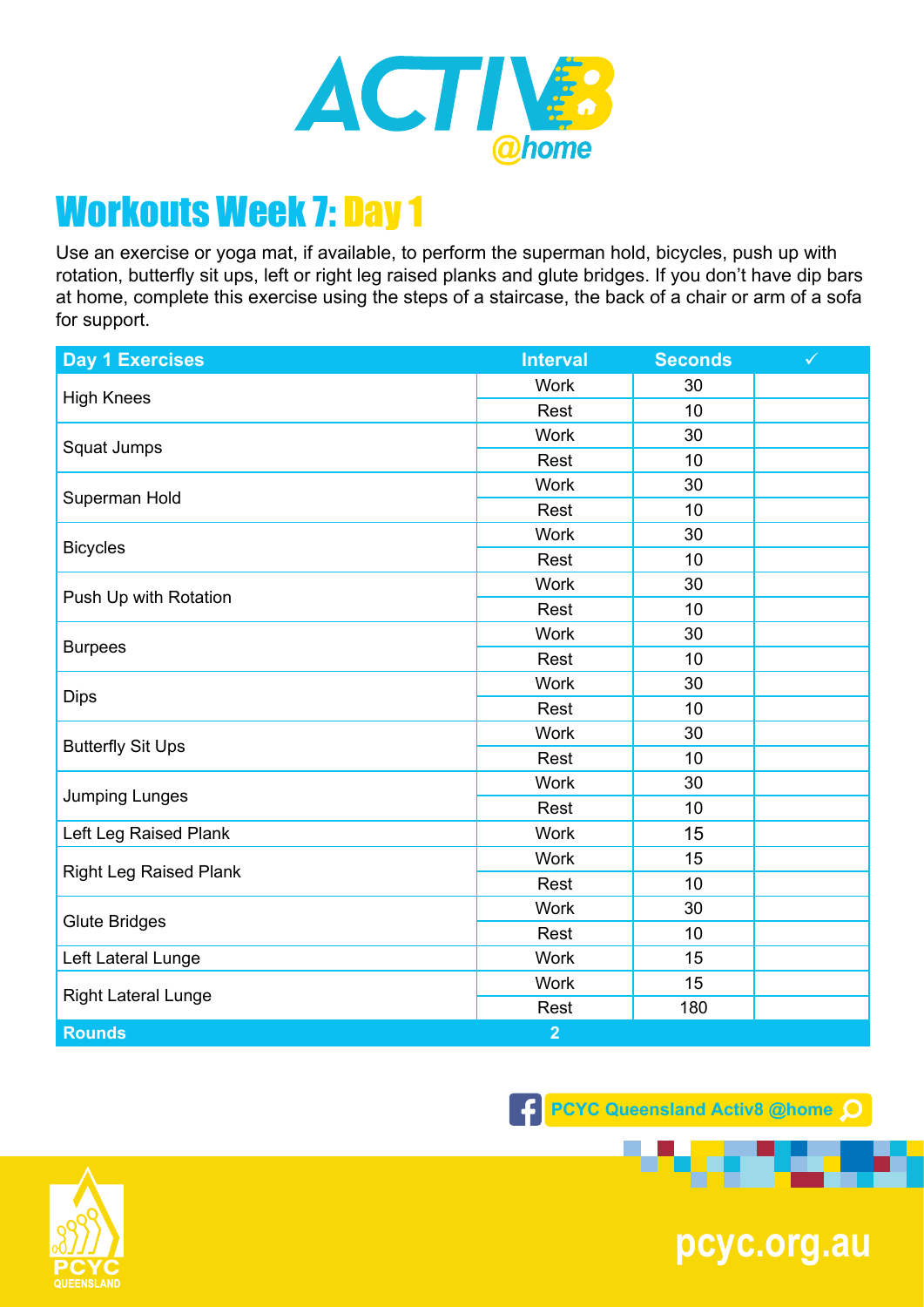

If your body is sore after increasing weights yesterday, do some static stretches to help lengthen your muscles.

Can't wait to keep training? Check out the [PCYC Queensland Activ8 @home Facebook Group](https://www.facebook.com/groups/2652320985090996/) for daily challenges, innovative exercise ideas and fitness inspiration!



**pcyc.org.au activ8.pcyc.org.au**

. . .

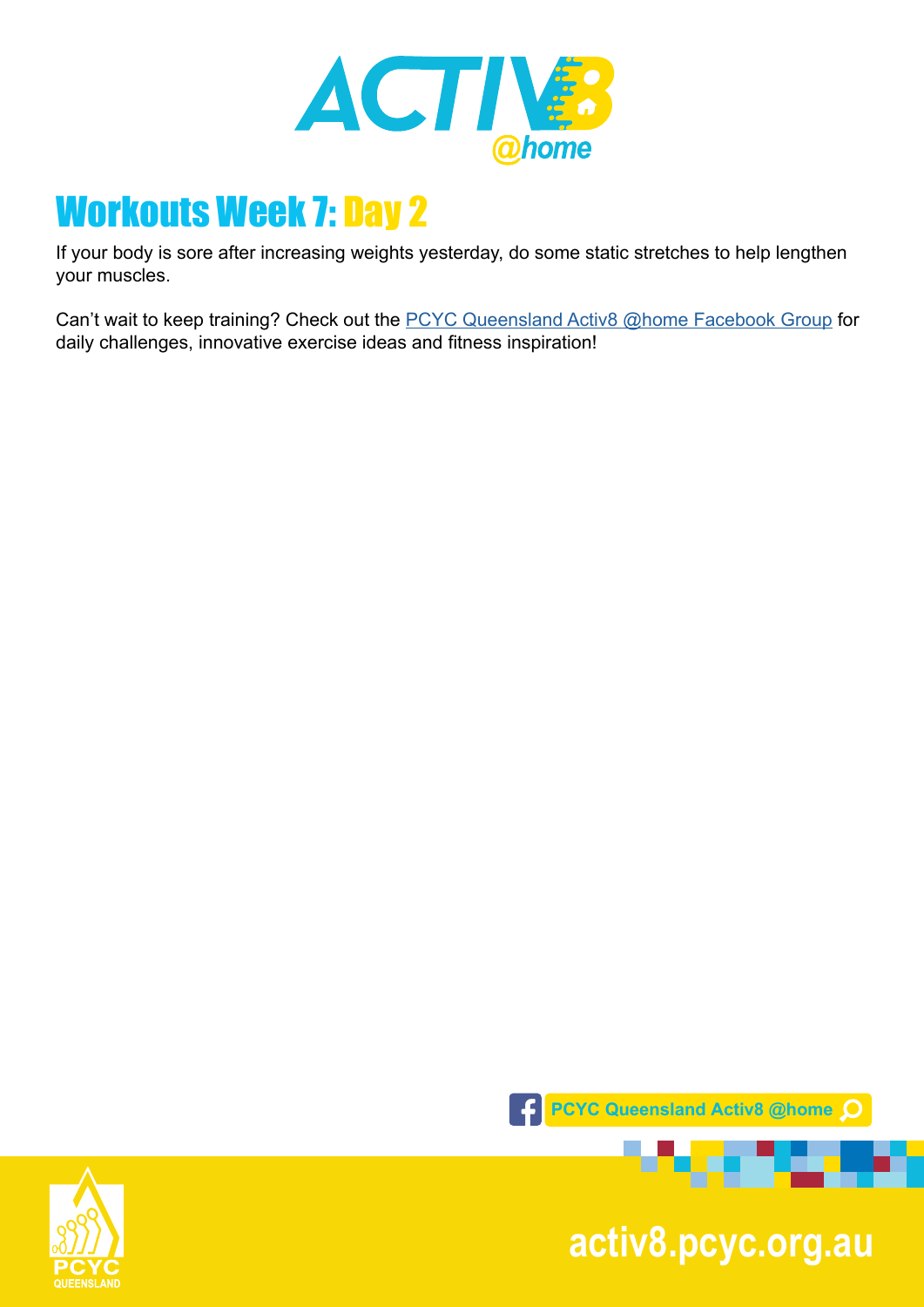

Use an exercise mat for extra cushioning when conducting mountain climbers. Utilise a low brick wall in a courtyard, or other sturdy surface which can safely take the weight of your body to perform alternating step ups.

| <b>Day 3 Exercises</b>       | <b>Interval</b>         | <b>Seconds</b> | $\checkmark$ |
|------------------------------|-------------------------|----------------|--------------|
| Plank                        | <b>Work</b>             | 45             |              |
|                              | Rest                    | 15             |              |
| Squats                       | <b>Work</b>             | 45             |              |
|                              | Rest                    | 15             |              |
| <b>Mountain Climbers</b>     | <b>Work</b>             | 45             |              |
|                              | Rest                    | 15             |              |
| <b>Wall Squats</b>           | <b>Work</b>             | 45             |              |
|                              | Rest                    | 15             |              |
| <b>Elbows to Hands Plank</b> | <b>Work</b>             | 45             |              |
|                              | Rest                    | 15             |              |
|                              | Work                    | 45             |              |
| Push Ups                     | Rest                    | 15             |              |
| Plank                        | <b>Work</b>             | 45             |              |
|                              | Rest                    | 15             |              |
|                              | <b>Work</b>             | 45             |              |
| Squats                       | Rest                    | 15             |              |
| <b>Mountain Climbers</b>     | <b>Work</b>             | 45             |              |
|                              | Rest                    | 15             |              |
| <b>Wall Squats</b>           | <b>Work</b>             | 45             |              |
|                              | Rest                    | 15             |              |
| <b>Elbows to Hands Plank</b> | Work                    | 45             |              |
|                              | Rest                    | 15             |              |
| Push Ups                     | Work                    | 45             |              |
|                              | Rest                    | 180            |              |
| <b>Rest</b>                  | $\overline{\mathbf{3}}$ |                |              |

**F** PCYC Queensland Activ8 @home Q



**pcyc.org.au activ8.pcyc.org.au**

. . .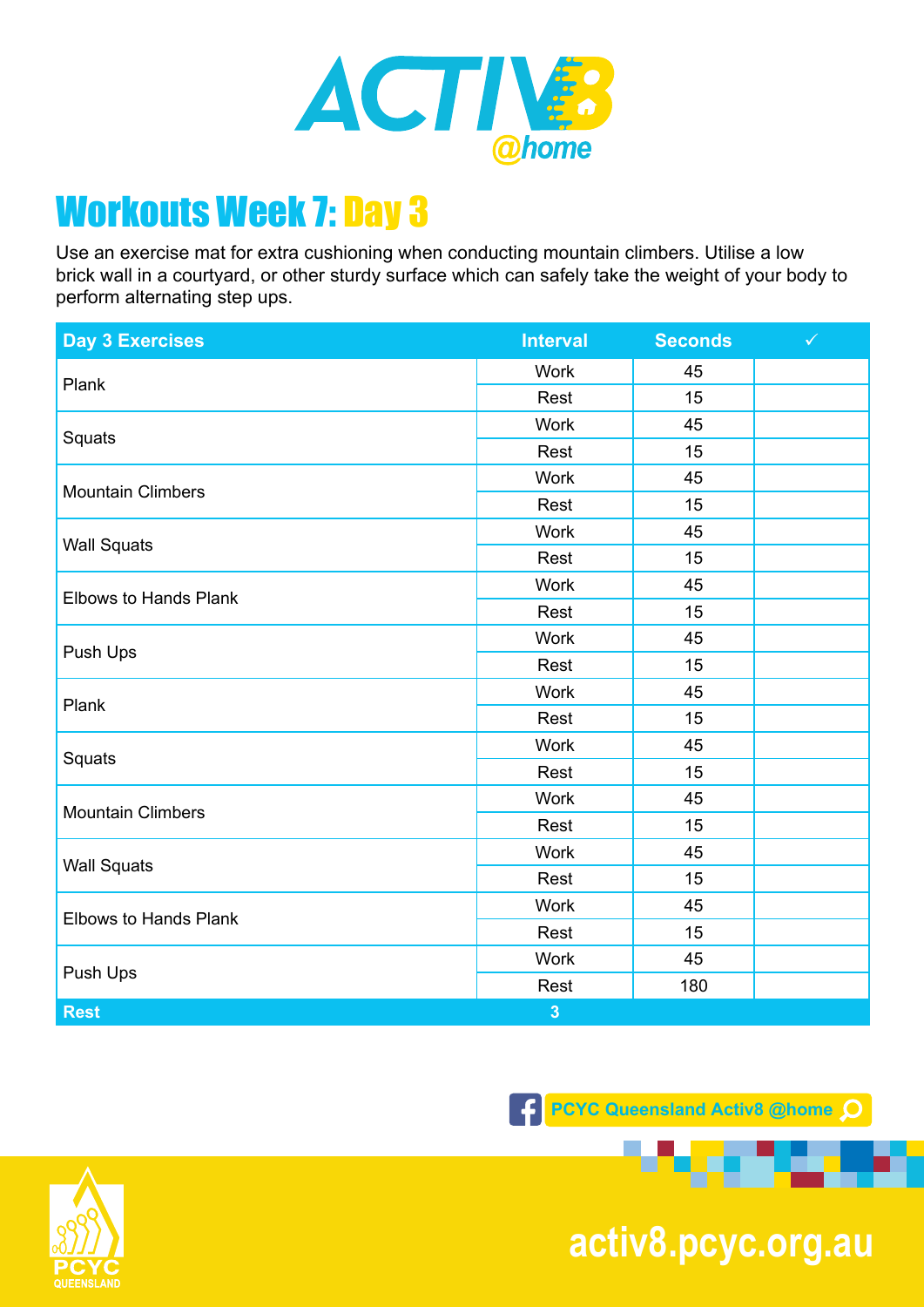

Take the day to rest, so your muscles can recover.

Can't wait to keep training? Check out the **PCYC Queensland Activ8 @home Facebook Group** for daily challenges, innovative exercise ideas and fitness inspiration!



**pcyc.org.au activ8.pcyc.org.au**

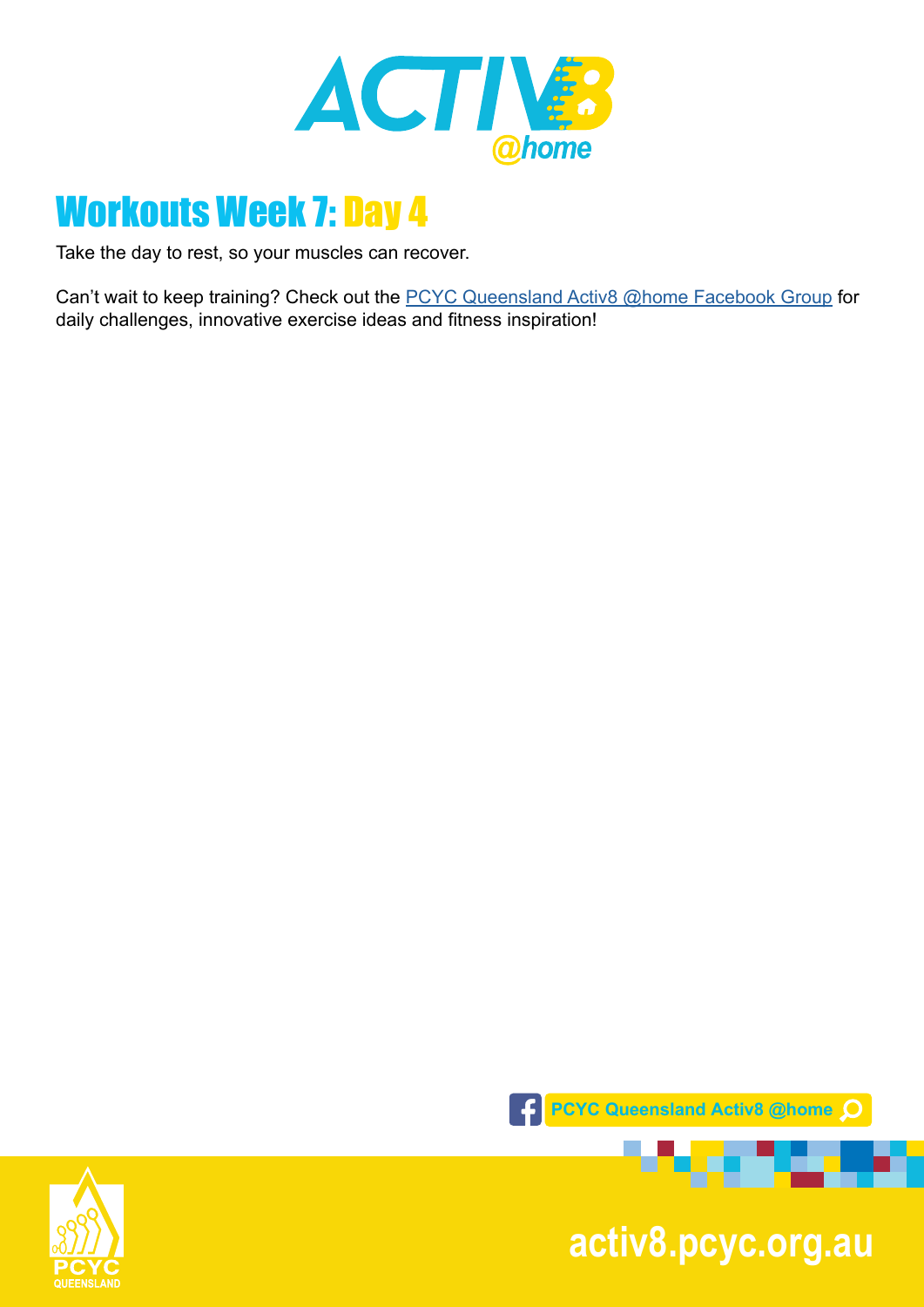

Always ensure you wear appropriate running shoes when performing shuttle runs to prevent injury.

| <b>Day 5 Exercises</b>                      | <b>Interval</b> | <b>Seconds</b> |  |
|---------------------------------------------|-----------------|----------------|--|
| 10m Shuttle Runs with 2 Burpees at each end | <b>Work</b>     | 120            |  |
|                                             | Rest            | 60             |  |
| Star Jumps                                  | <b>Work</b>     | 120            |  |
|                                             | Rest            | 60             |  |
| 10m Shuttle Runs with 2 Burpees at each end | <b>Work</b>     | 120            |  |
|                                             | Rest            | 60             |  |
| Star Jumps                                  | <b>Work</b>     | 120            |  |
|                                             | Rest            | 60             |  |
| 10m Shuttle Runs with 2 Burpees at each end | <b>Work</b>     | 120            |  |
|                                             | Rest            | 60             |  |
| Star Jumps                                  | <b>Work</b>     | 120            |  |
|                                             | Rest            | 180            |  |
| <b>Rounds</b>                               | $\overline{2}$  |                |  |





**pcyc.org.au activ8.pcyc.org.au**

**1000000** 

a ser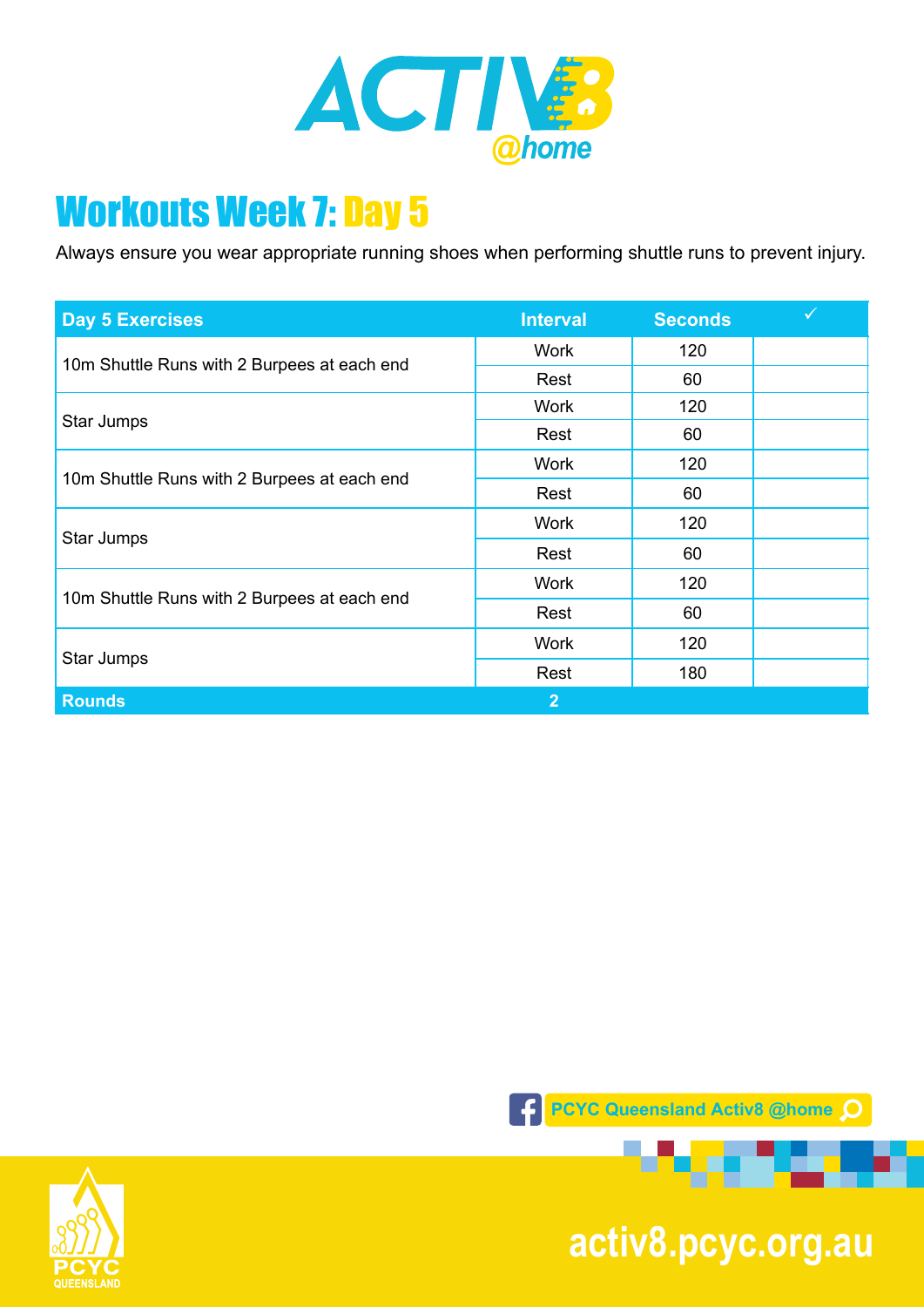

You've worked hard to integrate more weights into your HIIT workouts this week, so take a day to recuperate.

Can't wait to keep training? Check out the **PCYC Queensland Activ8 @home Facebook Group** for daily challenges, innovative exercise ideas and fitness inspiration!